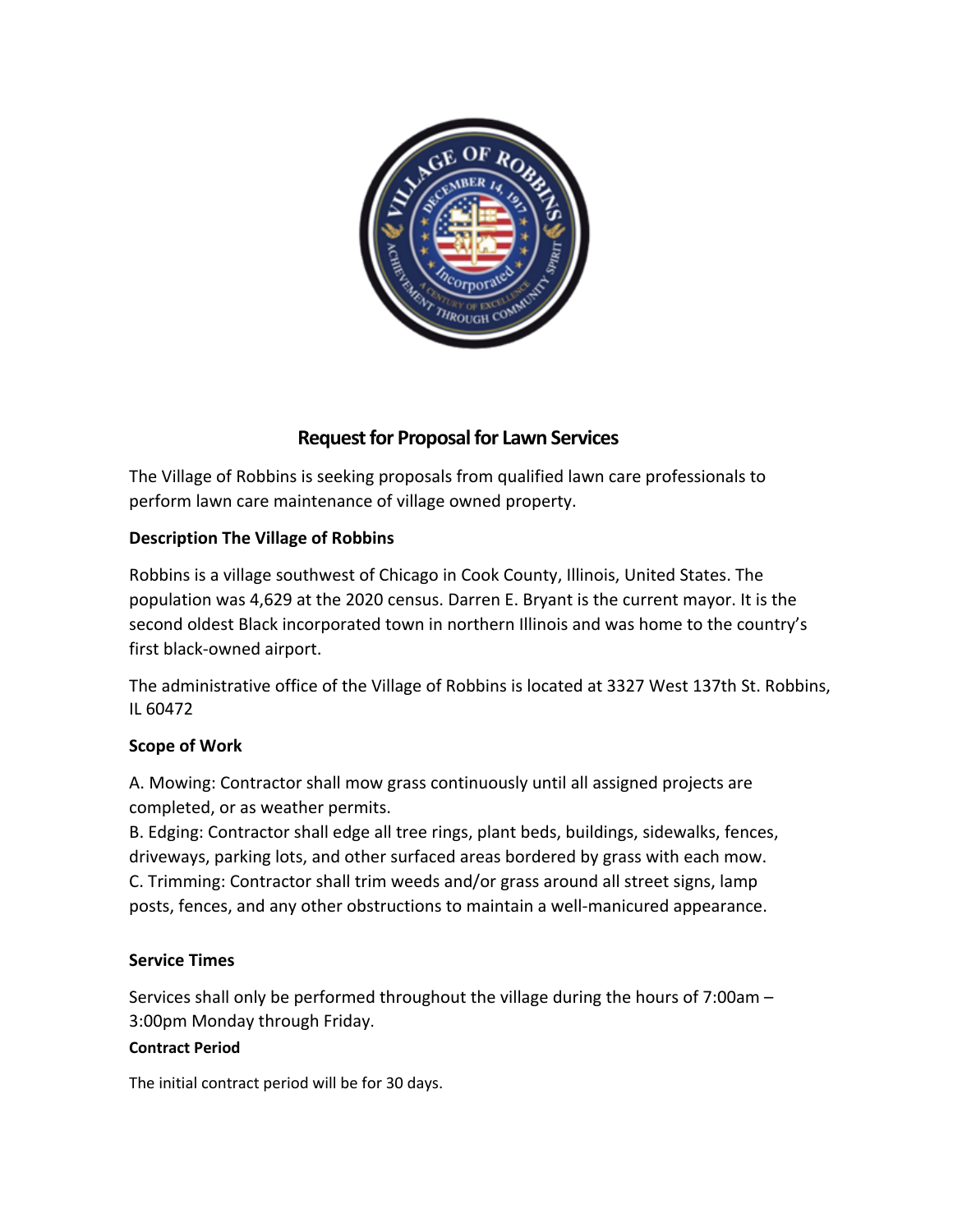### **Personnel and Equipment**

The Contractor shall designate, hire, and dismiss the personnel and provide all equipment necessary for the performance of the contract. The equipment should include but not be limited to:

- 1. 4-6 Commercial Lawnmowers
- 2. Weed Eaters
- 3. Blowers

### **Insurance and Licenses**

The Contractor shall maintain General Liability Insurance from an insurance company to cover bodily injury and/or property damage directly due to the negligence of the Contractor, his agents or his employees. The Contractor shall also maintain Worker's Compensation Insurance, as required by the laws of Illinois. It is also required that the Contractor be licensed and bonded in the State of Illinois.

### **General Indemnity**

The Contractor shall save and hold harmless, pay on behalf of, protect, defend, indemnify the Village of Robbins, assume entire responsibility and liability for losses, expenses, demands and claims in connection with or arising out of any injury, or alleged injury (including death) to any person, or damage, or alleged damage, to property of the Village of Robbins or others sustained or alleged to have been sustained in connection with or to have arisen out of or resulting from the performance or the intended performance of any work/service, outlined or resulting from this agreement, by the Contractor or their employees, including losses, expenses or damages sustained by the Village of Robbins or its officials (including the Mayor, Village Administrator, the Board of Trustees, as well as employees) from any and all such losses, expenses, damages, demands and claims. The Contractor further agrees to defend any suit or action brought against Village of Robbins or its officials (as outlined above) based on any such alleged injury or damage and to pay all damages, cost and expenses in connection therewith or resulting there from. As an integral part of this agreement, the Contractor agrees to purchase and maintain, during the life of this contract, general liability insurance as outline above. The obligations of the Contractor pursuant to this paragraph shall not be limited in any way by any limitation in the amount or type of proceeds, damages, compensation, or benefits payable under any policy of insurance or self-insurance maintained by or for the use and benefit of the Contractor.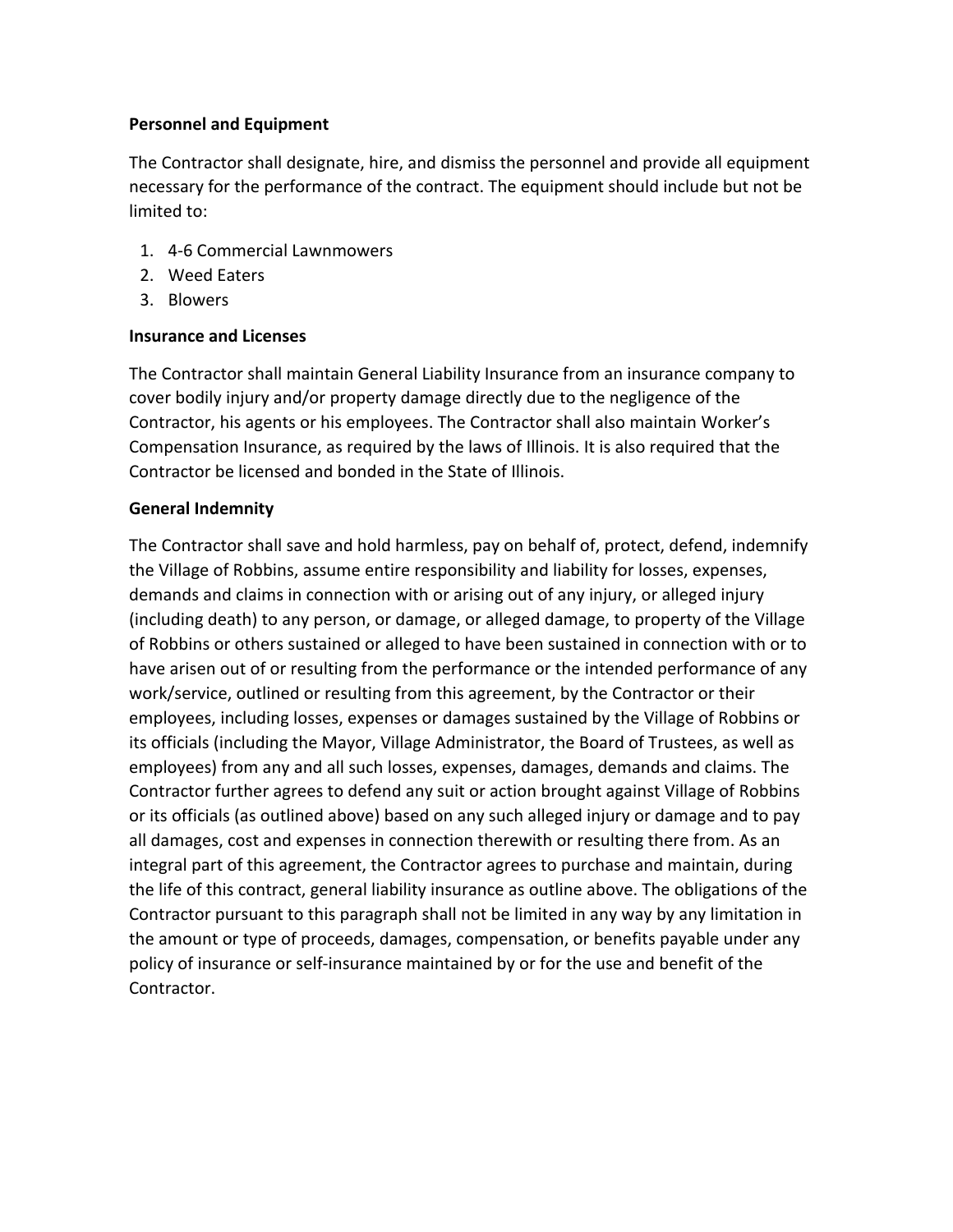### **Pricing**

The Contractor warrants that the pricing stated herein shall remain firm during the awarded contract period from the first day of the contract. Pricing shall include all charges that may be imposed in fulfilling the terms of the contract.

### **Payment Terms**

Payment terms are NET 30 days following receipt of invoice upon approval of successful completion of scope of work by the Village of Robbins Public Works Director.

Invoices must be submitted to: Village of Robbins Attn: Accounts Payable 3327 W. 137 Street Robbins, IL 60472

### **Evaluation Criteria**

The Village of Robbins, at its sole discretion, following an objective evaluation, will award this contract to the most responsible, responsive Contractor. Bids will be evaluated using an internal evaluation process. Contract awards will be based on a combination of experience, the bidder's operational capacity, and price. The lowest price may not always receive the contract award. The final decision will be based on what is in the best interest of the village to ensure the Village of Robbins that quality workmanship is performed to achieve maximum results. The Village of Robbins reserves the right to make independent investigations as to the qualifications of the Contractor. Such investigations may include contacting existing customers. The Village of Robbins reserves the right to accept or reject any and all proposals, and to waive any irregularities as may be permitted by law when it is deemed that such action will be in the best interest of the Village.

#### **Proposal Information**

A. Proposals will be received by the Village of Robbins until June  $8<sup>th</sup>$ , 2022 at 3:00pm. Proposals may be submitted by mail, email or delivered in person. **NO** faxed proposals will be accepted. The Village of Robbins must receive all proposals **PRIOR** to the date and time specified. Any proposal received after the date and time prescribed shall **NOT** be considered for award and the proposal shall be returned to the Contractor.

Each sealed envelope containing a proposal must be plainly marked with the Contractor's Name.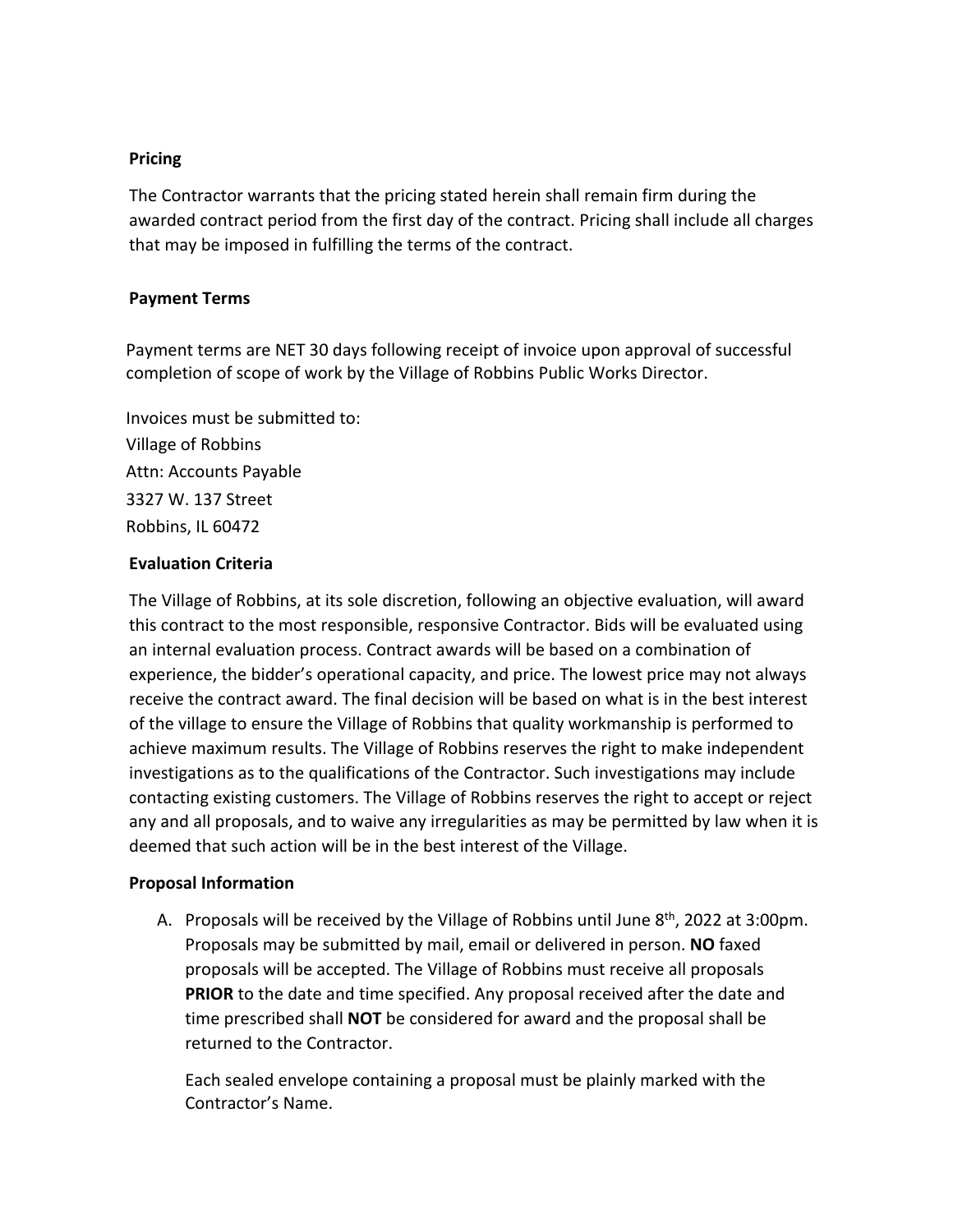- B. Each bidder must submit a proposal including:
	- 1. Total monthly price for the performance of these services
	- 2. Completed vendor profile and certification (attached)
	- 3. Proof of General Liability insurance
	- 4. Proof of Worker's Compensation insurance
	- 5. RFP Acknowledgement Form
	- 6. Proposal Form

#### **Notification of Award**

The successful Contractor will be notified in writing (5) days of this award.

#### **Termination**

Either party reserves the right to terminate the awarded contract with or without cause by notifying the other in writing 30 days prior to the termination date. Written notice of termination must be sent via certified U. S. mail to the last known address of the recipient.

If you have questions, email Shuntai Sykes, ssykes@robbins-il.com, prior to the proposal deadline.

| <b>Contact person:</b>                         | <b>Melvin Wells, Public Works Director</b> |  |
|------------------------------------------------|--------------------------------------------|--|
|                                                | 708-470-9893                               |  |
|                                                | Mwells@robbins-il.com                      |  |
| <b>Proposal submission:</b> Village of Robbins |                                            |  |
|                                                | 3327 W. 137 <sup>th</sup> Street           |  |
|                                                | Robbins, IL 60472 (mailing)                |  |

**Submission Deadline:** 3:00 pm on Wednesday, June 8<sup>th</sup>, 2022

Attn: Clerk Sharon Dyson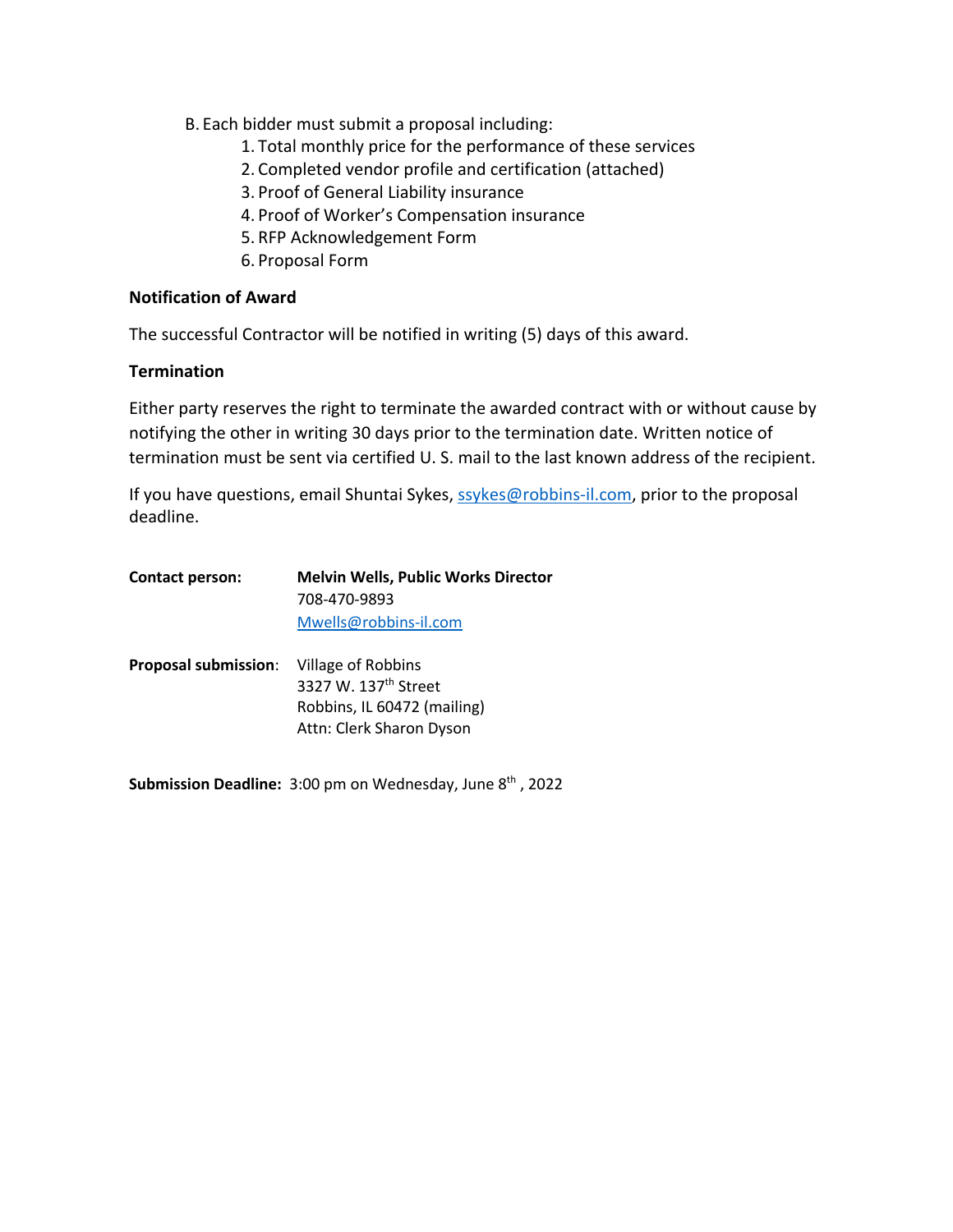#### **VENDOR PROFILE & CERTIFICATION**

- 1. Business Name:
- 2. Business Owner(s) Name:
- 3. Business Physical Address:
- 4. Mailing Address (if different from above):
- 5. Business Telephone: Fax:

- 6. Email address:
- 7. Company Structure (corporation, partnership, sole proprietorship):
- 8. Primary Business Purpose:
- 9. Years in Business:
- 10. Federal Tax Identification Number:
- 11. Years of doing work similar to the work sought in this bid request:
- 12. References list at least 3

| Customer | <b>Main Contact Person</b> | <b>Telephone Number</b> |
|----------|----------------------------|-------------------------|
|          |                            |                         |
|          |                            |                         |
|          |                            |                         |
|          |                            |                         |
|          |                            |                         |
|          |                            |                         |

- 1. Attach a copy of licenses and bonds (include professional, state and/or local business or privilege licenses).
- 2. Attach a copy of insurances (Worker's Compensation and Commercial General Liability)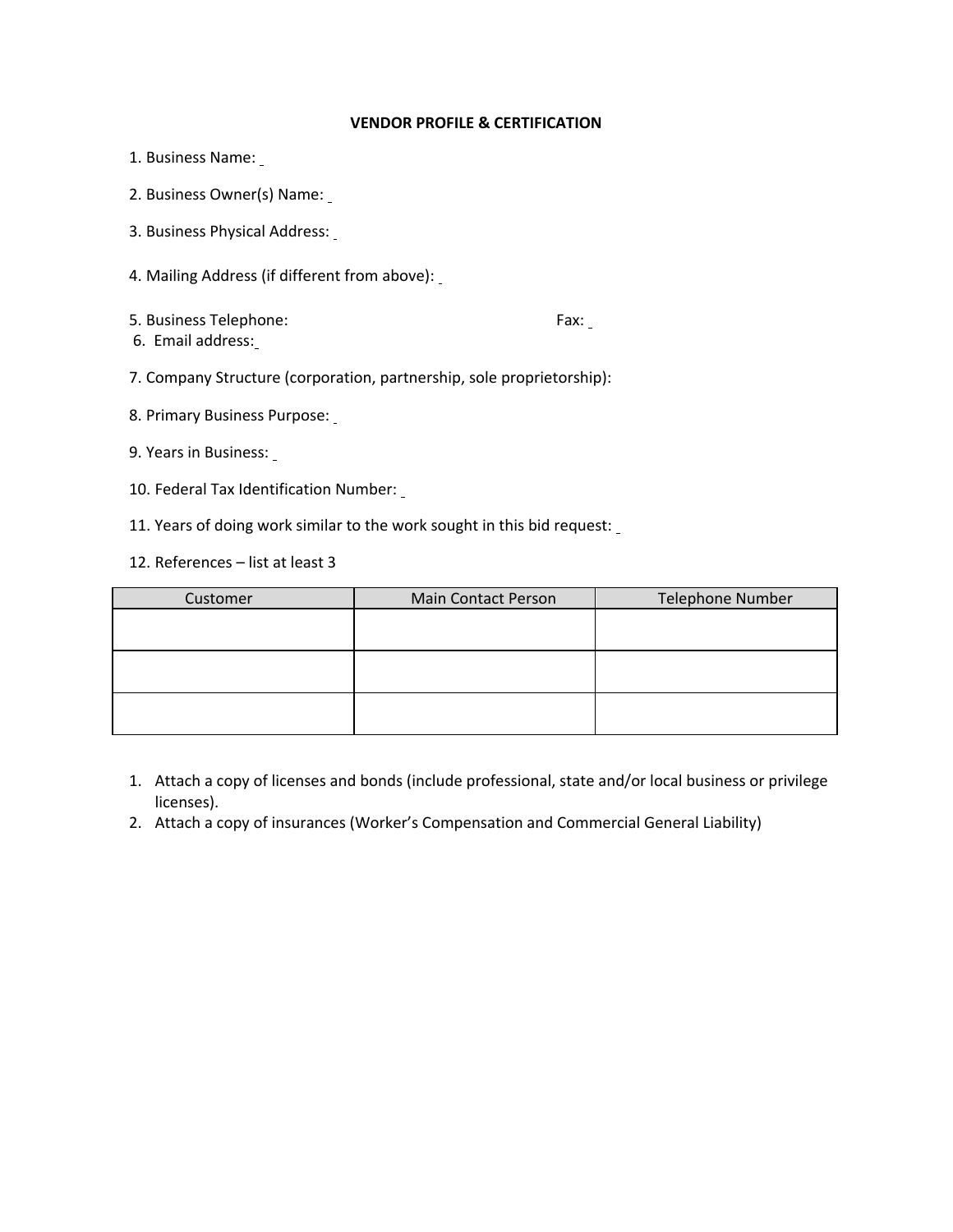REQUEST FOR PROPOSAL (RFP) ACKNOWLEDGEMENT FORM

#### **RFP TITLE: Proposal for Lawn Services**

*May 27, 2022 Melvin Wells*

**Issue Date:** Contact & Telephone

Public Works Director 708-470-9893 Mwells@robbins-il.com

#### **PROPOSAL DUE DATE & TIME: June 8th, 2022** *3:00 P.M. CST*

#### **NOTE: Proposals received after the opening date and time will not be accepted.**

The Village of Robbins solicits your company to submit a proposal on the above referenced project. By signing this form, the Contractor signifies their acceptance of all terms, conditions, and specifications set forth in this Request for Proposals. All proposals must have an authorized signature in the space provided below. One (1) copy of your proposal must be delivered to:

> Village of Robbins 3327 W. 137th Street Robbins, IL 60472 (mailing) Attn: Clerk Sharon Dyson

Before the RFP deadline. The package containing proposals for this project must reference the "CONTRACTOR'S NAME". NO faxed or emailed proposals will be accepted. The Village of Robbins will not be responsible for late or lost bids by the U.S. Postal office or any other delivery services used by the Contractor.

### **THE FOLLOWING MUST BE COMPLETED, SIGNED, AND RETURNED AS PART OF YOUR PROPOSAL. PROPOSALS WILL NOT BE ACCEPTED WITHOUT THIS FORM, SIGNED BY AN AUTHORIZED AGENT OF THE CONTRACTOR.**

COMPANY NAME:

MAILING ADDRESS:

CITY, STATE, ZIP:

EMPLOYER'S FEDERAL IDENTIFICATION NUMBER:

(FEIN): TELEPHONE NUMBER:

I CERTIFY THAT THIS PROPOSAL IS MADE WITHOUT PRIOR UNDERSTANDING, AGREEMENT, OR CONNECTION WITH ANY OTHER CONTRACTOR SUBMITTING A PROPOSAL FOR THE SAME SERVICES, AND IS IN ALL RESPECTS